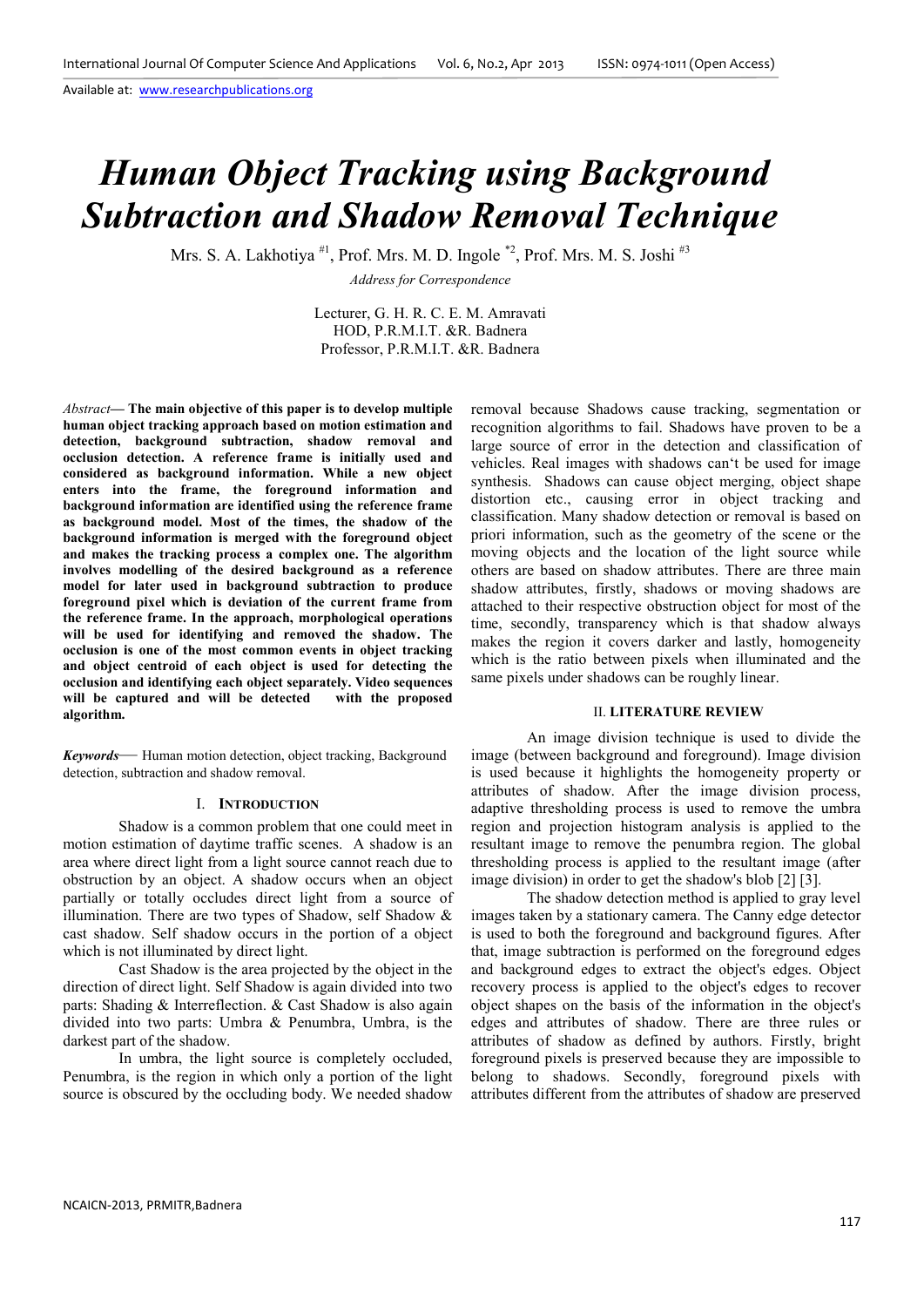and lastly, foreground pixels nearby object edges are preserved [5].

The approach is applied for human or pedestrian and it is based on priori information which is object moment and object orientation. In order to precisely remove the unwanted shadows, presents a histogram projection method to separate each pedestrian from moving region first. Then, a coarse-tofine approach is applied for detecting the boundaries between the pedestrian and its shadow. At the coarse stage, a momentbased method is applied to estimate the orientation of the detected pedestrian [6]. According to the orientation and silhouette features of the detected regions, a rough approximation of the exact shadow area can be detected. At the fine stage, the rough approximation of the shadow region is further refined through Gaussian shadow modelling. The major difficulty in shadow modelling is the choice of the proper model, which can reflect various appearances of shadows at different orientation and lighting. The algorithm is also based on priori information plus a little bit of shadow attributes. The algorithm tries to locate object-shadow boundary in order to detect the shadow.

This was done by creating one or more straight lines to approximate the boundary between vehicles and their associated shadows [7]. These lines are located in the image by exploiting both local information e.g. statistics in intensity differences and global information e.g. principal edge directions. This method does not assume a particular lighting condition, and required no human interaction or parameter training. Experiments on practical real-world traffic video sequences demonstrate that this method is simple, robust and efficient under traffic scenes with different lighting condition..

# **III. MOTIVATION**

Many techniques which are based on homogeneity property of shadows assume that ratio between pixels when illuminated and that are when subjected to shadow is constant. But, the ground truth data show that the ratio is highly dependent on illumination in the scene and hence shadow detection will not be effective in case if the ratio is assumed to be constant. In other words, the ratio is always changing due to different illumination for different scenes. That is why; an adaptive thresholding technique can be used to improve or to solve the problem. Most of the shadow detection that are developed based on homogeneity property or image division technique just assume the ratio is always constant and use fix threshold value for the thresholding process (global thresholding).

 In addition, most of the shadow detection that use image division technique always use an additional technique after the image division process because the image division process is used to highlight the homogeneity property of shadow especially the umbra region but not penumbra. That is why; so many additional processes have proposed in order to

remove the penumbra region such as multi-gradient analysis and projection histogram analysis

# **IV. APPLICATIONS**

A very fundamental and critical task in computer vision is the detection and tracking of moving objects in video sequences. Possible applications are as follows Visual surveillance: A human action recognition system process image sequences captured by video cameras monitoring sensitive areas such as bank, departmental stores, parking lots and country border to determine whether one or more humans engaged are suspicious or under criminal activity. Content based video retrieval: A human behavior understanding system scan an input video, and an action or event specified in high-level language as output. This application will be very much useful for sportscasters to retrieve quickly important events in particular games.

 Precise analysis of athletic performance: Video analysis of athlete action is becoming an important tool for sports training, since it has no intervention to the athletic. In all these applications fixed cameras are used with respect to static background (e.g. stationary surveillance camera) and a common approach of background subtraction is used to obtain an initial estimate of moving objects.

 First perform background modelling to yield reference model. This reference model is used in background subtraction in which each video sequence is compared against the reference model to determine possible variation. The variations between current video frames to that of the reference frame in terms of pixels signify existence of moving objects.

 The variation which also represents the foreground pixels are further processed for object localization and tracking. Ideally, background subtraction should detect real moving objects with high accuracy and limiting false negatives (not detected) as much as possible. At the same time, it should extract pixels of moving objects with maximum possible pixels, avoiding shadows, static objects and noise.

# **V. OBJECTIVE & SCOPE**

The main objective of this project is to develop an algorithm that can remove object's shadow .Various tasks are carried out such as motion detection, background modelling and subtraction, foreground detection, shadow detection and removal, morphological operations and identifying occlusion. Very few works have done for shadow detection and removal in case of images up to this time. There are five approaches based on shadow properties to detect and removal of shadow:

# **A] Model Based Technique.**

In Model based technique, the geometry and illumination of the scene are assumed to be known. This includes the camera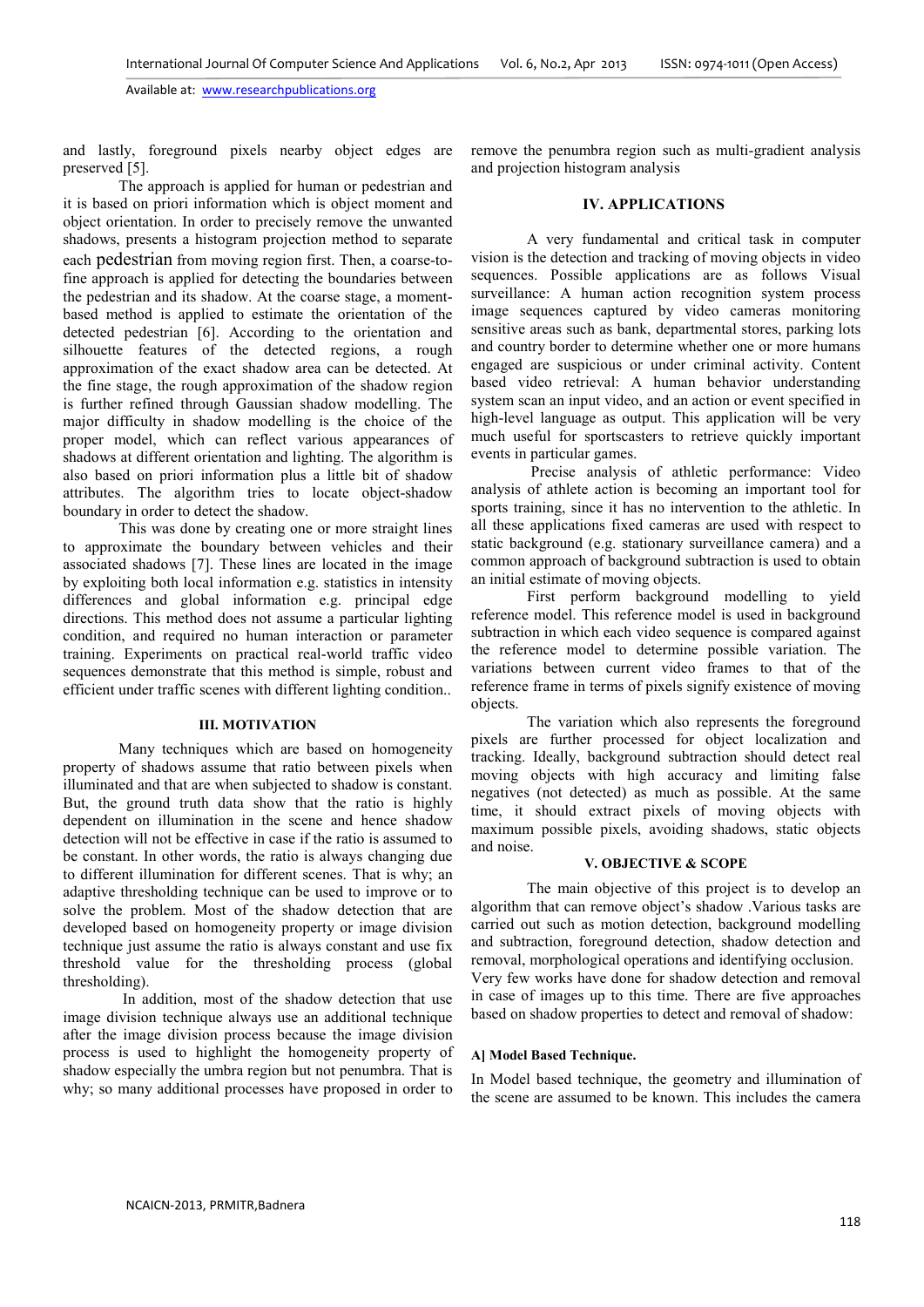localization, the light source direction, and the geometry of observed objects, from which a priori knowledge of shadow areas is derived. In most applications the geometry of scene and/or light sources are unknown This technique is oldest in all techniques.

# **B] Image Based Technique.**

Image based technique makes use of certain image shadow properties such as colour (or intensity), shadow structure (umbra and penumbra), boundaries, etc., without any assumption about the scene structure.

 If any of that information is available, it can be used to improve the detection process performance. Shadow do not change the surface texture, surface marking tend to continue across a shadow boundary under general viewing conditions. [10] In some color components (or combination of them) no change is observed whether the region is shadowed or not, this is invariant to shadows [11].

# **C] Colour/Spectrum Based Technique.**

The Colour based technique attempts to describe the colour change of shaded pixel and find the color feature that is illumination invariant. The pixel's intensity change equally in RGB colour components and a diagonal model proposed to describe the colour distortion of shadow in RGB space [12].It is found that shadows change the hue component slightly and decrease the saturation component significantly. The shadow pixels cluster in a small region that has distinct distribution compared with foreground pixels. The shadows are then discriminated from foreground objects by using empirical thresholds on HSV colour space. [13]

#### **D] Texture Based Technique.**

The principle behind the textural model is that the texture of foreground objects is different from that of the background, while the texture of the shaded area remains the same as that of the background. The several techniques have been developed by using this technique. The technique is a good approach and it is based on the observation that shadow regions present same textural characteristics in each frame of the gray-level video sequence and in the corresponding adaptive background model. [8,9]The technique proposed includes the generation of initial change detection masks and canny edge maps. [14]

# **E] Geometry Based Technique.**

Geometric Model based technique makes use of the camera location, the ground surface, and the object geometry, etc., to detect the moving cast shadow, The Gaussian shadow model was proposed to detect the shadow of pedestrian. The model is parameterized with several features including orientation, mean intensity, and centre position of a shadow region with the orientation and centroid position being estimated from the properties of object moments. [15] This technique has some similarity with the model based technique.

# **VI. PROPOSED SYSTEM DESIGNING & PLANNING**

# THE ALGORITHM

The flowchart in figure 1 shows the main flow chart of algorithm of the project that has been proposed. It has been assumed that the input (object's blob and background's blob) is obtained from background subtraction. All process in figure 1 is explained in the following sections.

#### **Image Division**

In this process, the object's blob, ob(x, y),  $\{x, y \in \mathbb{Z}^2\}$  is divided with the background's blob, bk(x, y),  $\{x, y \in \mathbb{Z}^2\}$  It has been said before that the purpose of image division is to highlight the homogeneity property of shadows. Resultant

image after the division process is multiplied with a constant for the purpose of increasing the signal of the resultant image. In this case, the constant value is 100 (Eq.]). The result of this process is define as  $Img$  Div(x, y).

$$
Img\_Div(x, y) = \frac{ob(x, y)}{bk(x, y)} \times 100, \forall x \in X, \forall y \in Y \quad (1)
$$

# **Thresholding**

The purpose of thresholding is to decide the shadow's blob in the resultant image after the image division process (Img-Div). Most of the existing approaches mark pixels lying between a certain ranges of value in the division image as belonging to a shadow. However, the range is highly dependent on the illumination in the scene. In addition, different scenes also produce different level at illumination. An adaptive Threshold had proposed in order to solve this type of problem. However, this technique has been tested with a few video samples and it seems that this technique does not work effectively compared to a fixed threshold. It is because the range of adaptive threshold depends on the average value of the division image and this will cause that the threshold value (range) that belongs to the shadow change randomly. Because of this problem, in this proposed technique, the range has been set according to the scene (Eq.2) and this is done by studying the histogram of the division image over a few samples.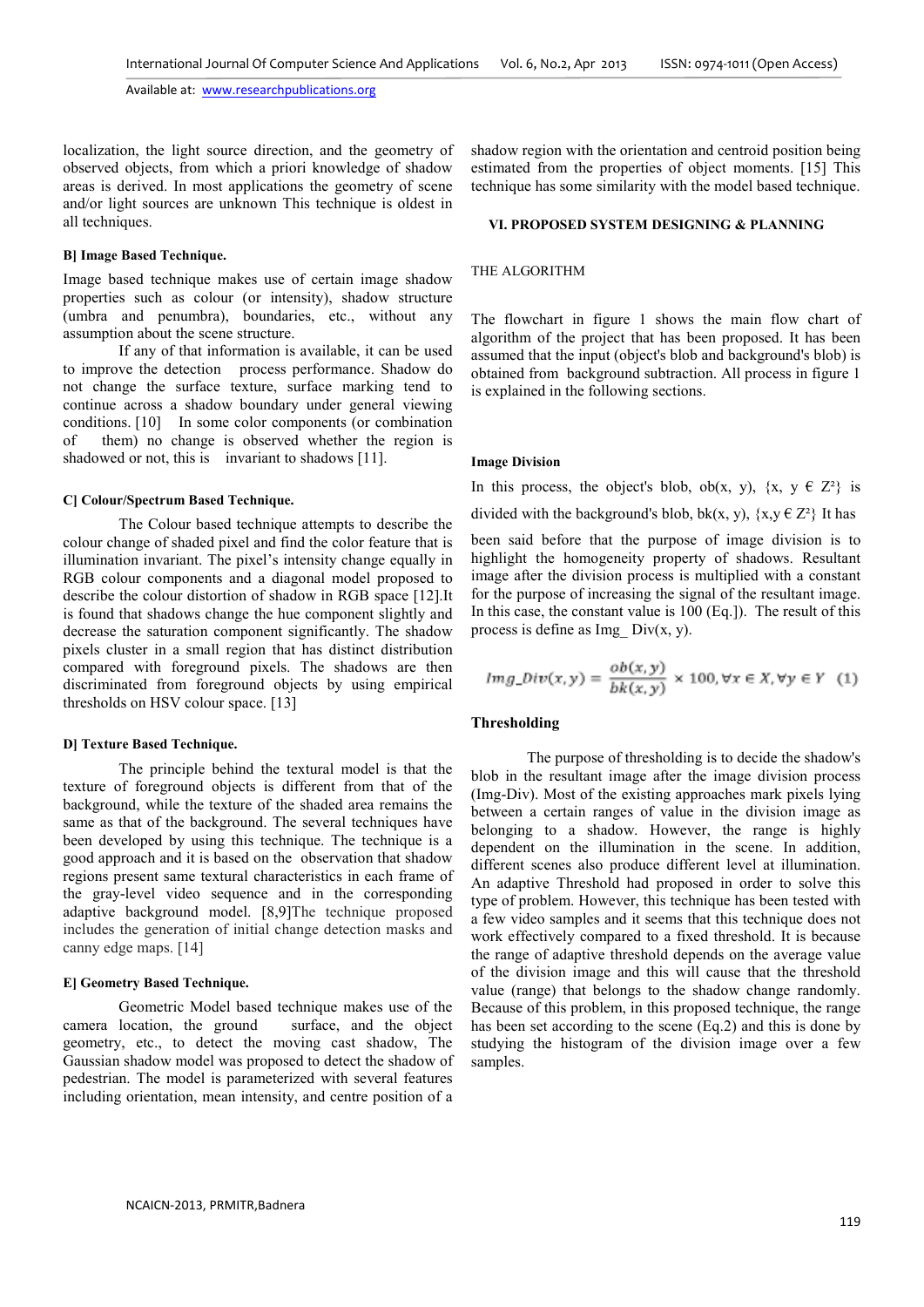$$
Im g\_Th = \begin{cases} 1, t\_min \leq Im g\_Div \leq t\_max, \\ 0, otherwise \end{cases}, \forall (x, y)
$$



Fig 1: Algorithm of proposed shadow removal technique

# **Filtering**

The purpose of filtering is to enhance the resultant image after the thresholding process (Img\_Th) and to find the

biggest blob which is predicted as the shadow's blob or shadow region. Filtering process include filling, erosion and dilation to enhance the image and labelling to predict the shadow. It is assumed that the biggest blob after the labelling process or connected component process as a shadow region.



Fig 2: Shadow removal process

# **Conclusion**

This paper represents the methodology to remove shadow for different background. It is an approach capable of detecting motion and extracting object information which involves human as object will be described. The algorithm involves modeling of the desired background as a reference model for later used in background subtraction to produce foreground pixels which is the deviation of the current frame from the reference frame. The deviation which represents the moving object within the analyzed frame is further processed to localize and extracts the information. This shows that it is possible to remove shadow from image without losing a large amount of pertinent data.

#### **References**

[1] Mohamed Ibrahim M, Anupama R, "Scene Adaptive Shadow Detection Algorithm." Transactions on Engineering, Computing and Technology, V2, December, pp 88-91, 2004.

[2] Alessandro Bevilacqua, "Effective Shadow Detection in Traffic Monitoring Applications." Journal of WSCG, VI1, pp 57-64, 2003.

 [3] A. Bevilacqua, M. Roffilli, "Robust denoising and moving shadows detection in traffic scenes." Proc. Of IEEE Computer Society Conference on Computer Vision and Pattern Recognition, Kauai Marriott, Hawaii, pp 1-4, 2001.

[4] Falah E. Alsaqre, Yuan Baozong, "Moving Shadows Detection In Video Sequences." Proc. of 7th ICSP 04, V2, pp 1306-1309, 2004.

[5] J.M. Wang, Y.C. Chung, C. L. Chang, S. W. Chen, "Shadow Detection and Removal for Traffic Images." Proc. of IEEE International Conference on Networking, Sensing and Control, Taipei, Taiwan,VI, pp 649-654, 2004.

[6] Chia-Jung Chang, Wen-Fong Hu, Jun-Wei Hsieh, Yung-Sheng Chen, "Shadow Elimination for Effective Moving Object Detection with Gaussian